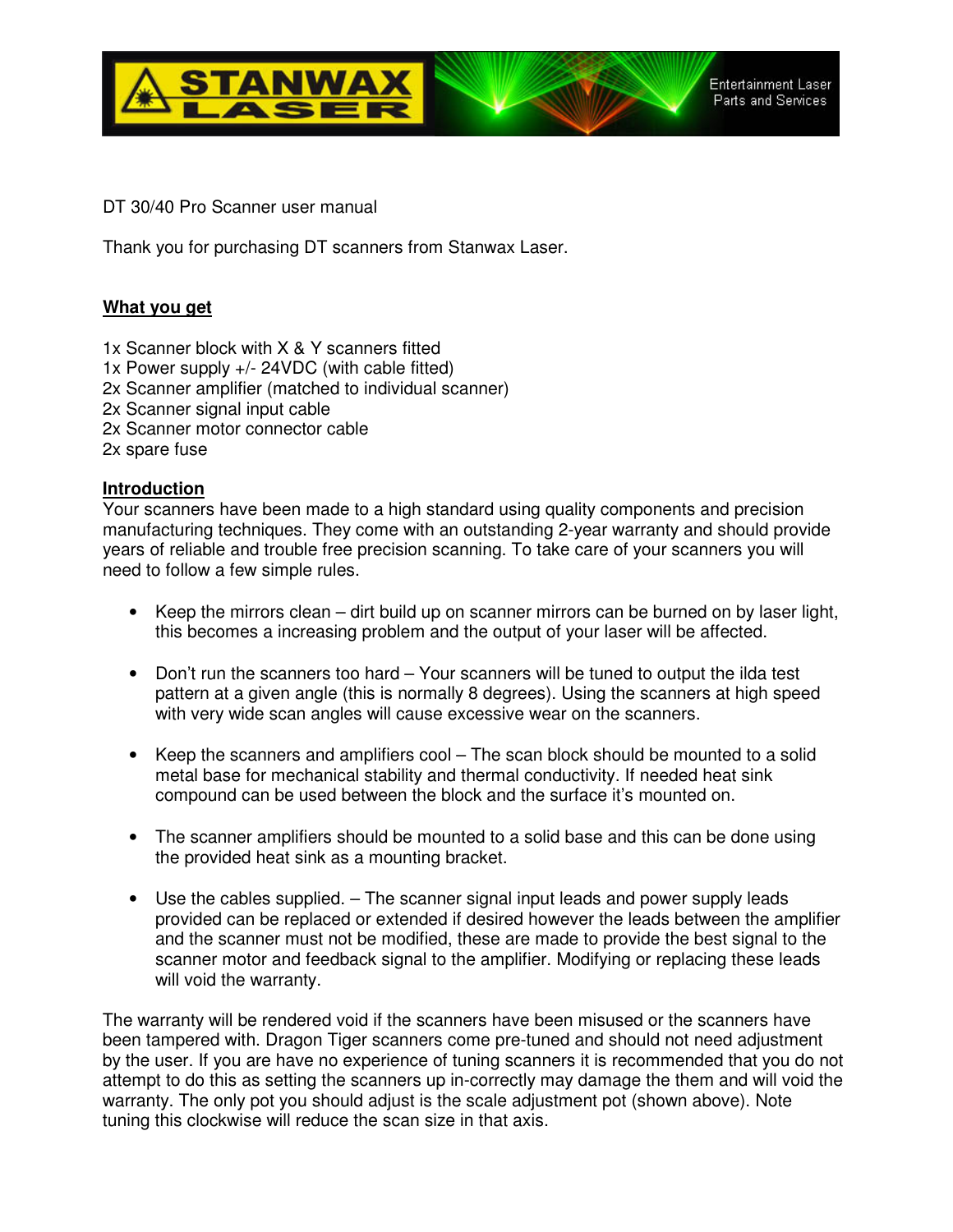



#### **Mounting your scanners.**

Use the diagrams at the back of this manual to mark and drill mounting points to fix the scan block and scanner amplifiers. A common mistake is to mount the scanner block centrally in the laser aperture window, this is not correct as the scanner output will not come from the centre of the block but the centre of the scanner X/Y mirror combination. With a little care and planning you will be able to get the scanner position right first time.

The scanners should be mounted so that the centre of the window corresponds to the centre of the shaft of the X-axis scanner. This is 11mm from the right hand edge of the block as shown on the diagram below.



To determine the scanner block height in the window you need to know the height of the Y-axis scanner shaft from the base of the block. DT scanners have a low block height in comparison to many other scanners – the height of the Y-axis mirror is 25mm for the standard size mirrors (including DT40 Wide) or 27 mm for the larger sizes mirrors. We recommend making a block up of the correct thickness to lift the scanners to the desired height. This can also be useful as you and make the block larger than the scan block and provide holes through which you can screw the scanners down to the laser base plate from above (this makes life much easier if you need to remove the scanners at any time in the future). The scan block can be fixed to this spacer block from below using

counter-sunk screws (the threaded holes in the block are tapped for M4 and are approx. 13mm deep). To determine the block size (thickness) work out where your output window will go in the front panel of the projector. Measure the distance between the centre of the window and the top of the base plate the scan block is mounted onto. Now subtract the Y-axis shaft height (shown above) for your model of scanner from the measured value and that will leave you with the height of spacer block you will need to obtain.

For example using standard mirrors and with a window centre at 40mm above the base plate surface the block will need to be 15mm thick.

### **Connecting everything up**

Connect your scanners up using the cables provided, the driver and the scanner motor will be clearly marked for X and Y axis. It is very important that the correct amplifier is connected to its matching scanner as they are tuned as a matched pair. The scanners are designed to have the beam entry to the right of the scan block (as shown on the image above). This makes the X scanner the lower one of the two. If you wish to rotate the scan block through 90 degrees and use a beam entry from the left, that is perfectly acceptable but the role of each scanner will become reversed i.e. Y scanner (as factory marked) will need to be considered as the X scanner and vice versa. This does NOT mean that the scanners will connect to a different scanner amplifier, it just means you will need to swap the x and y signals going into the scanner amplifier boards. So feed the X signal into the amplifier and scanner pair marked Y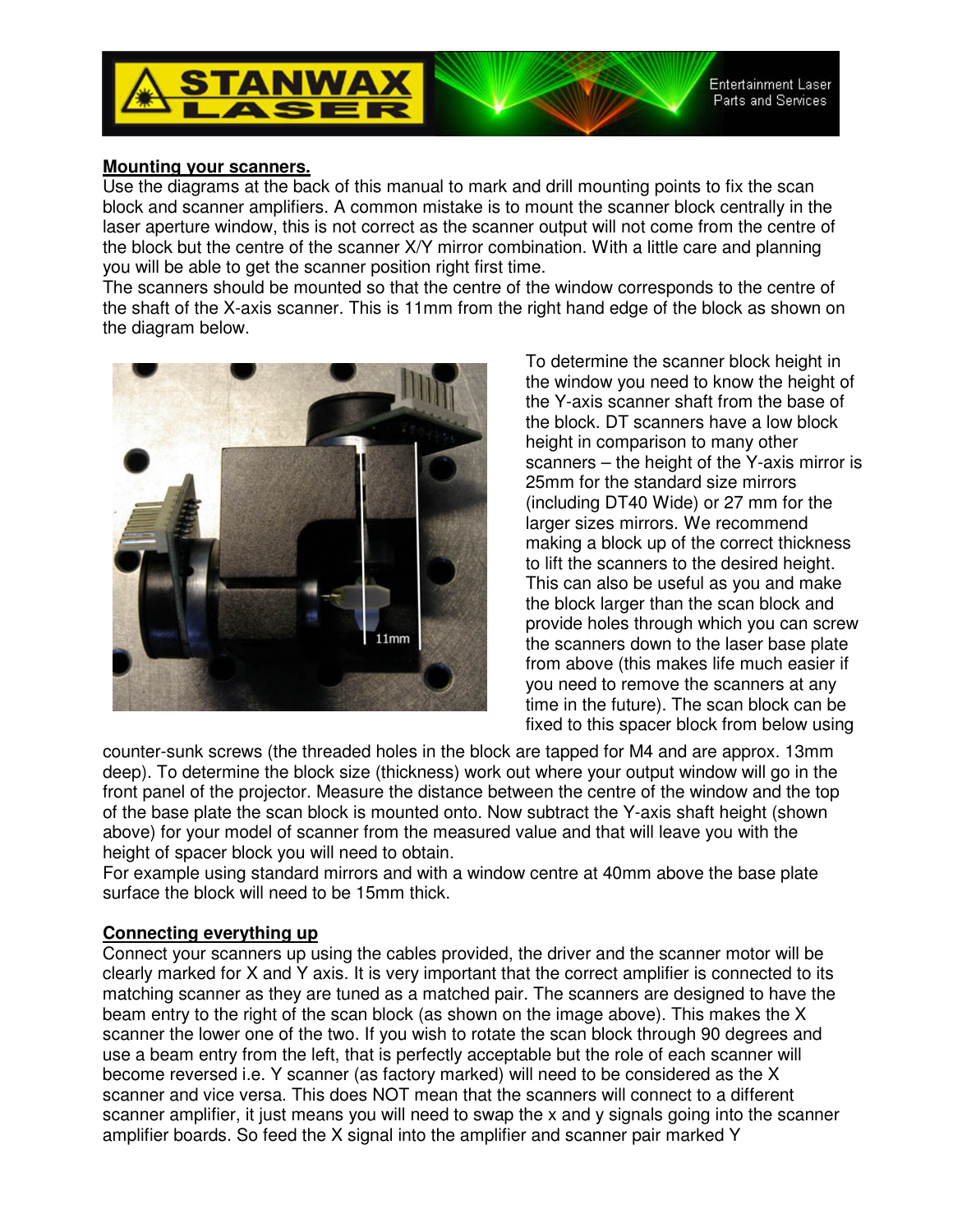

Before powering everything up make sure that the Power cables from the PSU are connected to the correct pins on the amplifier card. V1 on the PSU is +24v and V2 is –24V. If these are reversed damage to the amplifier card will occur. On power up the 2 leds on each amplifier will light up, if they don't something is wrong so remove power and check everything.

# **Scanner driver detail**



### **Centring the scanners**

If you have gone to the trouble of setting the scanners in the centre of your aperture window then its important to make sure the scanners are pointing the scanned image dead straight ahead. This is a simple procedure but will require you to have the scanners fully mounted in your projector with the lasers in their final positions. It is important to make sure the beam coming from the laser to the first scanner mirror is at 90 degrees to the mirror as if it is not the scanned image will be twisted with one side being higher than the other. Once you are happy this is correct you can centre the scanners.

- With power to the projector off, disconnect the x & y signal inputs to the scanner amplifiers.
- Loosen the bolts in the scan block that pinch the housing around the scanner do this for whichever axis needs adjustment - the scanner should move smoothly & easily but not be too sloppy in the mount. For DT scanners a 3mm allen key will be needed.
- Power up the projector the scanners will find their 'home' centred position.